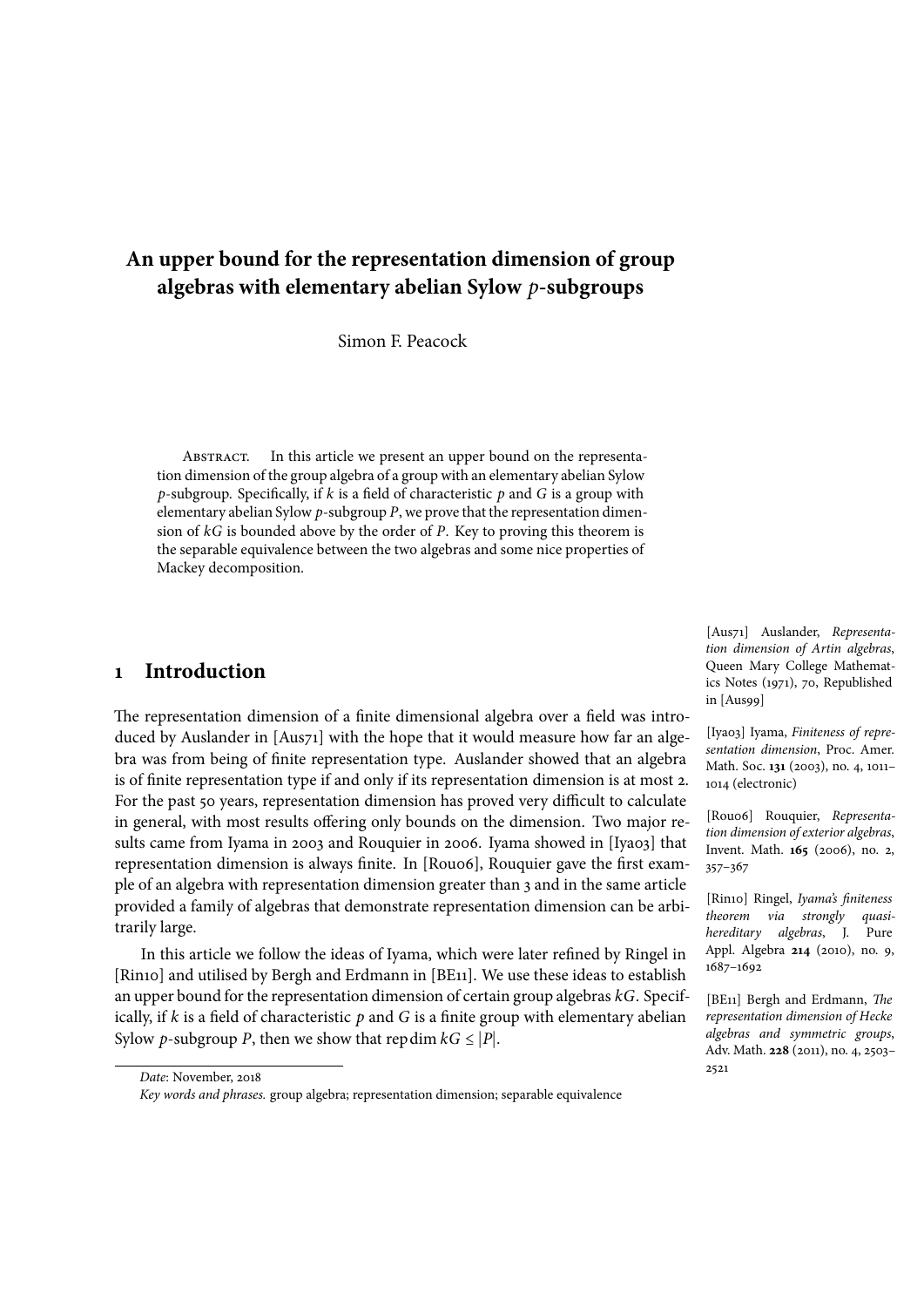#### **Theorem 4:**

Let *k* be a field of characteristic *p*. If *G* is a finite group with elementary abelian Sylow-*p* subgroup *P* then

repdim  $kG \leq |P|$ .

This article is structured as follows: in section 2 we provide the necessary preliminary definitions and results. In section 3 we present the ideas behind the proof and in section 4 we give the full details of the result.

**Acknowledgment.** I would like to thank Jeremy [R](#page-1-0)ickard for all of his help; without his guidance this work could not have [b](#page-3-0)een possible. I would also like to thank the article [rev](#page-5-0)iewers for many helpful comments and suggestions.

### **2 Preliminaries**

### <span id="page-1-0"></span>**2.1 Representation dimension**

**Definition** (Projective dimension)**.** Let *A* be a finite dimensional algebra over a field, let *M* be a finitely generated (right) *A*-module and let

 $\cdots \longrightarrow P_n \longrightarrow \cdots \longrightarrow P_2 \longrightarrow P_1 \longrightarrow P_0 \longrightarrow M \longrightarrow 0$ 

be a projective resolution of *M*. We say that the resolution has *length n* if  $P_n \neq 0$  but  $P_i = 0$  for all  $i > n$ . If this property does not hold for any *n*, then the resolution is of *infinite length*.

The *projective dimension* of  $M$ , denoted by  $pd(M)$ , is defined to be the minimal length of a projective resolution of *M*.

**Definition** (Global dimension)**.** Let *A*be a finite dimensional algebra over a field. The *global dimension* of *A*, denoted by gldim(*A*), is defined to be the supremum of the projective dimensions of all finitely generated (right) *A*-modules.

$$
gl\dim(A) = \sup \{pd(M) | M \text{ an } A\text{-module}\}
$$

**Definition** (Generator/cogenerator)**.** Let *A*be a finite dimensional algebra over a field. A module *M* is said to *generate* mod *A*, the category of finitely generated right *A*modules, if for any module  $N \in \text{mod } A$  there is a positive integer *n* and an epimorphism

$$
M^n \longrightarrow N \longrightarrow 0.
$$

A module *M* is said to *cogenerate* mod *A* if for any module  $N ∈ \text{mod } A$  there is a positive integer *n* and a monomorphism

$$
0 \longrightarrow N \longrightarrow M^n.
$$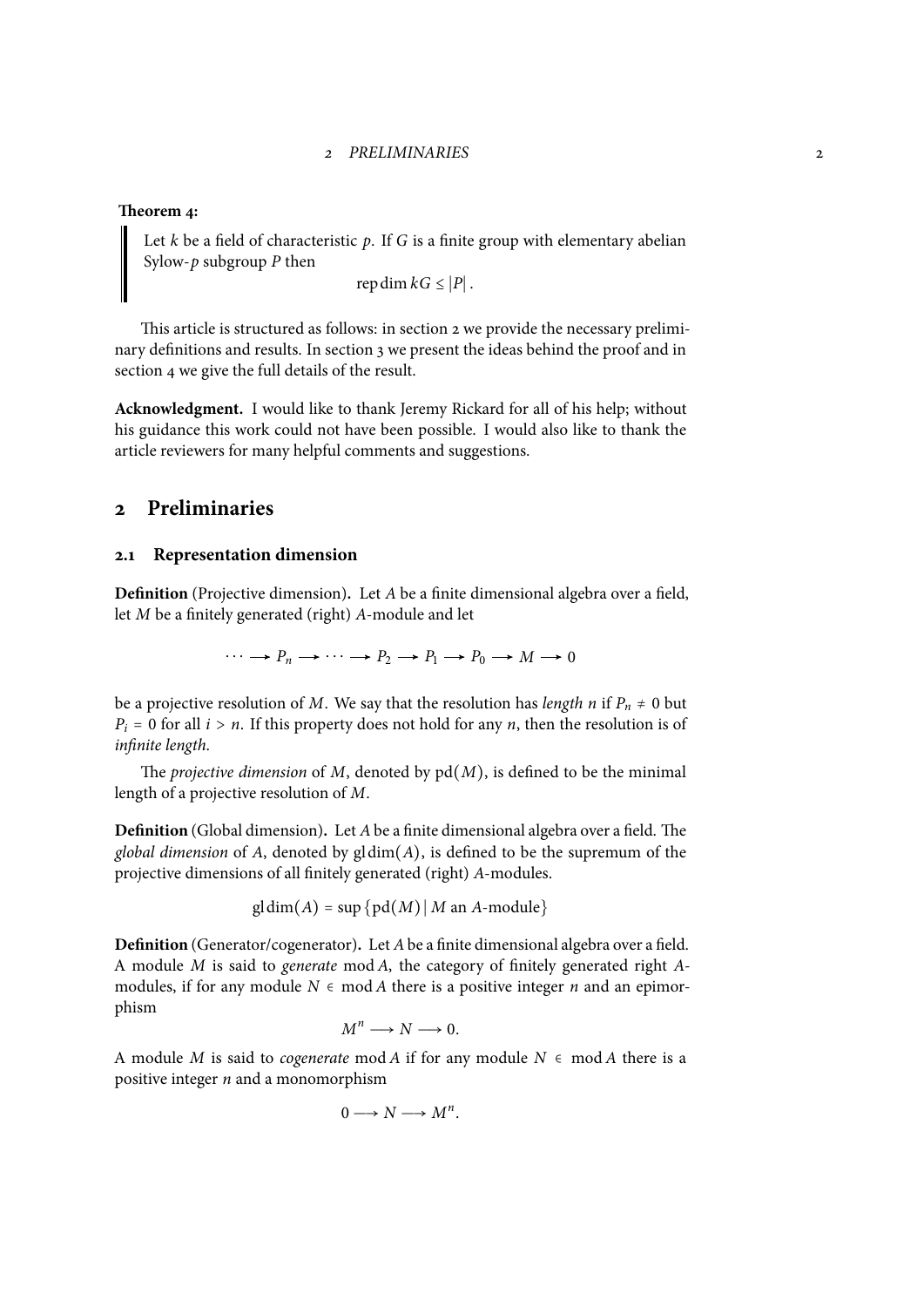Note that *M* is a generator of mod *A* if and only if *M* contains each finitely generated indecomposable projective *A*-module as a direct summand. Similarly, *M* is a cogenerator of mod *A*if and only if it contains each finitely generated indecomposable injective *A*-module as a direct summand. In the case of self-injective algebras, such as group algebras, these two properties are equivalent. For more details regarding generators and cogenerators, and their relationships to projective and injective modules see, for example, [AF92, sections 8, 17 and 18].

**Definition** (Representation dimension)**.** Let *A* be a finite dimensional algebra over a field. The representation dimension of *A* is defined by:

repdim(*A*) = inf {gldim ( $\text{End}_{A}(M)$ ) | *M* generates and cogenerates mod *A* }

If *A* is semisimple then each module is projective and hence repdim  $A = 0$ . Otherwise, Auslander showed in  $[Aus71]$  that repdim  $A = 2$  if and only if  $A$  is of finite representation type; that is *A* has only a finite set of isomorphism classes of indecomposable modules.

### **2.2 Separable equivalence**

Separable equivalence of finite dimensional algebras was introduced by Linckelmann in [Lin11] and Bergh and Erdmann first discussed separable division in [BE11] as a refinement of the idea. The same concept for rings was studied by Kadison in [Kad95] and [Kad17].

**Definition** (Separable division/equivalence)**.** Let *A* and *B* be finite dimensional algebras over a field. We say that *A separably divides B* if there are bimodules  $_A M_B$  and  $_B N_A$  such that

- (a) the modules  $_A M$ ,  $M_B$ ,  $_B N$  and  $N_A$  are finitely generated and projective; and
- (b) there is a split bimodule epimorphism  $_A M \underset{B}{\otimes} N_A \longrightarrow {}_A A_A$

We say that *A* and *B* are *separably equivalent* if *A* separably divides *B* and *B* separably divides *A*.

If *k* is a field of characteristic *p* and *G* is a finite group with Sylow *p*-subgroup *P*, then  $kG$  is separably equivalent to  $kP$ . This fact was noted by Linckelmann in [Lin11] and the bimodules giving the equivalence are  $_{kP}kG_{kG}$  and  $_{kG}kG_{kP}$  (and the associated tensor functors give induction and restriction). This separable equivalence will play a major role in establishing an upper bound for the representation dimension of group algebras.

It was shown in [Pea17] that the representation type of an algebra is preserved under separable equivalence, but much less is known with regard to representation

[AF92] Anderson and Fuller, *Rings and categories of modules*, second ed., Graduate Texts in Mathematics, vol. 13, Springer-Verlag, New York, 1992

[Aus71] Auslander, *Representation dimension of Artin algebras*, Queen Mary College Mathematics Notes (1971), 70, Republished in [Aus99]

[Lin11] Linckelmann, *Finite generation of Hochschild cohomology of Hecke algebras of finite classical type in characteristic zero*, Bull. Lond. Math. Soc. **43** (2011), no. 5, 871–885

[BE11] Bergh and Erdmann, *The representation dimension of Hecke algebras and symmetric groups*, Adv. Math. **228** (2011), no. 4, 2503– 2521

[Kad95] Kadison, *On split, separable subalgebras with counitality condition*, Hokkaido Math. J. **24** (1995), no. 3, 527–549

[Kad17] Kadison, *Symmetric, separable equivalence of rings*, ar**χ**iv preprint arXiv:1710.09251 (2017),  $1 - Q$ 

[Pea17] Peacock, *Separable equivalence, complexity and representation type*, J. Algebra **490** (2017), 219–240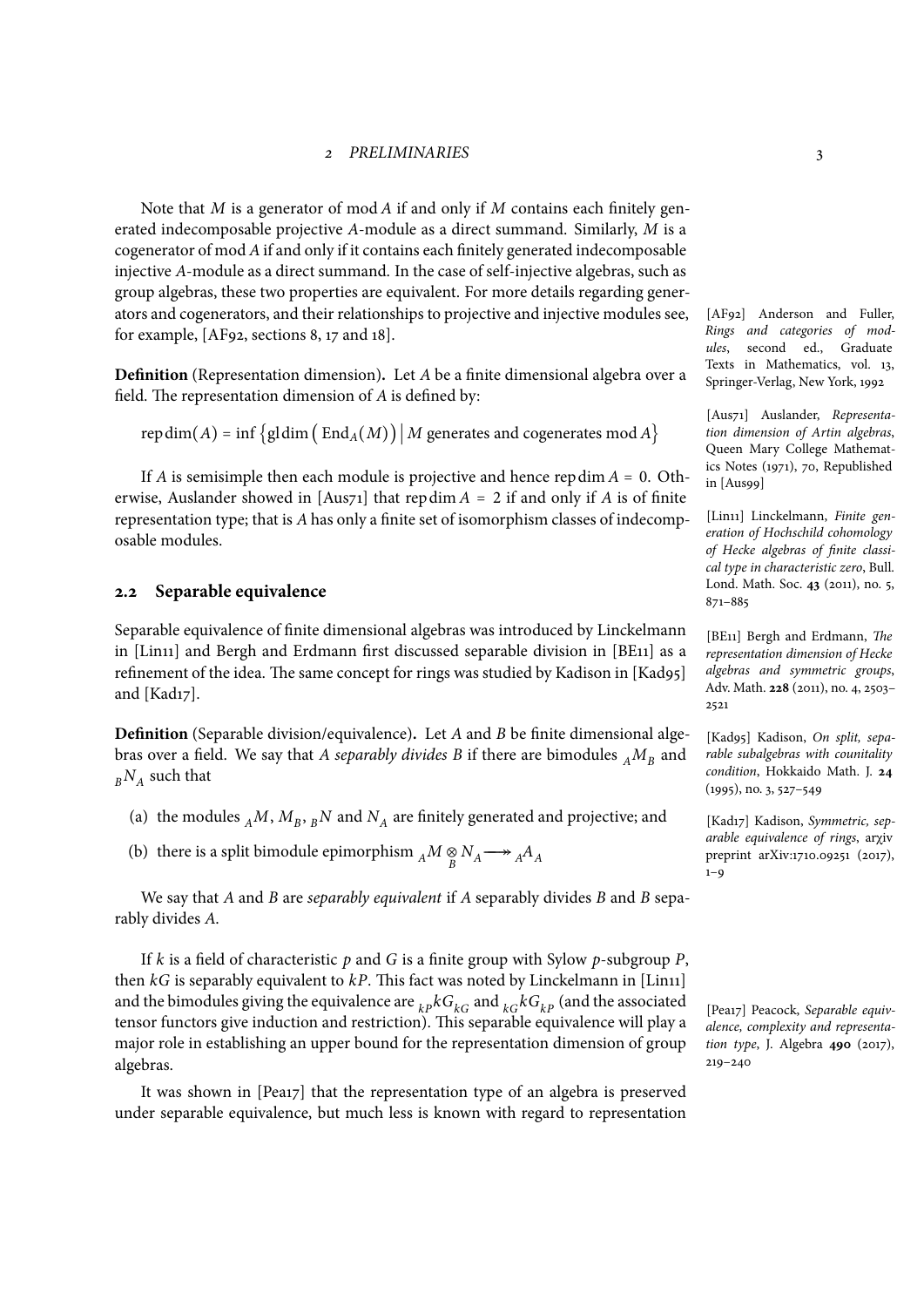dimension. Bergh and Erdmann ([BE11]) used the separable equivalence between certain symmetric-group algebras and the group algebras for their Sylow *p*-subgroups to prove bounds on representation dimension must hold. Following this work (at a talk in 2015 [Ber15]) Bergh asked to what extent representation dimension is preserved under separable equivalence. Specifically Bergh asked the following two questions, both of which still remain open.

*Question.* If finite dimensional algebras *A* and *B* are separably equivalent does this mean that repdim  $A = \text{repdim } B$ ?

*Question.* If finite dimensional algebras *A* and *B* are separably equivalent and repdim  $A = 3$  does this mean that repdim  $B = 3$ ?

Note that since separable equivalence is known to preserve representation type we also know that a representation dimension strictly less than three is also preserved.

### **3 Bounding representation dimension**

<span id="page-3-0"></span>Auslander showed in [Aus71] that the representation dimension of a selfinjective algebra is bounded above by the algebra's Loewy length, that is the length of its radical series. In this section we will establish a different upper bound for the representation dimension of a group algebra based only on the size of its Sylow subgroups. Specifically we will show that if *k* is a field of characteristic *p* and *G* is a finite group with elementary abelian Sylow *p*-subgroup *P*, then repdim  $kG \leq |P|$ . Note that if *n* is the rank of the elementary abelian *p*-group *P*, then the Loewy length of  $kP$  is  $n(p-1) + 1$ , which is in general less than  $|P| = p^n$ . Thus in many cases Auslander's bound is better<br>than the among many have the adventure of any summary highlet are no language of than the one we prove here; the advantage of our approach is that we no longer need to know anything directly about the group algebra *kG*, and so in particular may not know its Loewy length.

We will establish the upper bound for representation dimension by providing an explicit construction of a generator *M*, and demonstrating that the global dimension of End *M* isless than or equal to the given bound. We will begin with some elementary definitions and an overview of the ideas behind the proof before giving the full details in section 4.

**Definition** (Additive closure)**.** Let *A* be a finite dimensional algebra over a field and let *M* be a set of finitely generated *A*-modules. We define the *additive closure* of *M*, denoted a[dd](#page-5-0)*M*, to be the full subcategory of mod *A* whose objects are finite direct sums of direct summands of modules in *M*.

add 
$$
M = \left\{ N \in \text{mod } A \mid \text{ positive integers } n_1, ..., n_r \text{ such that } N \text{ is a direct summand of } \bigoplus_{i=1}^r M_i^{n_i} \right\}.
$$

If  $M = \{M\}$  is a singleton set then we use the alternative notation add  $M = \text{add } \mathcal{M}$ .

[BE11] Bergh and Erdmann, *The representation dimension of Hecke algebras and symmetric groups*, Adv. Math. **228** (2011), no. 4, 2503– 2521

[Ber15] Bergh, *Representation dimension of finite-dimensional algebras*, 71st BLOC meeting (2015)

[Aus71] Auslander, *Representation dimension of Artin algebras*, Queen Mary College Mathematics Notes (1971), 70, Republished in [Aus99]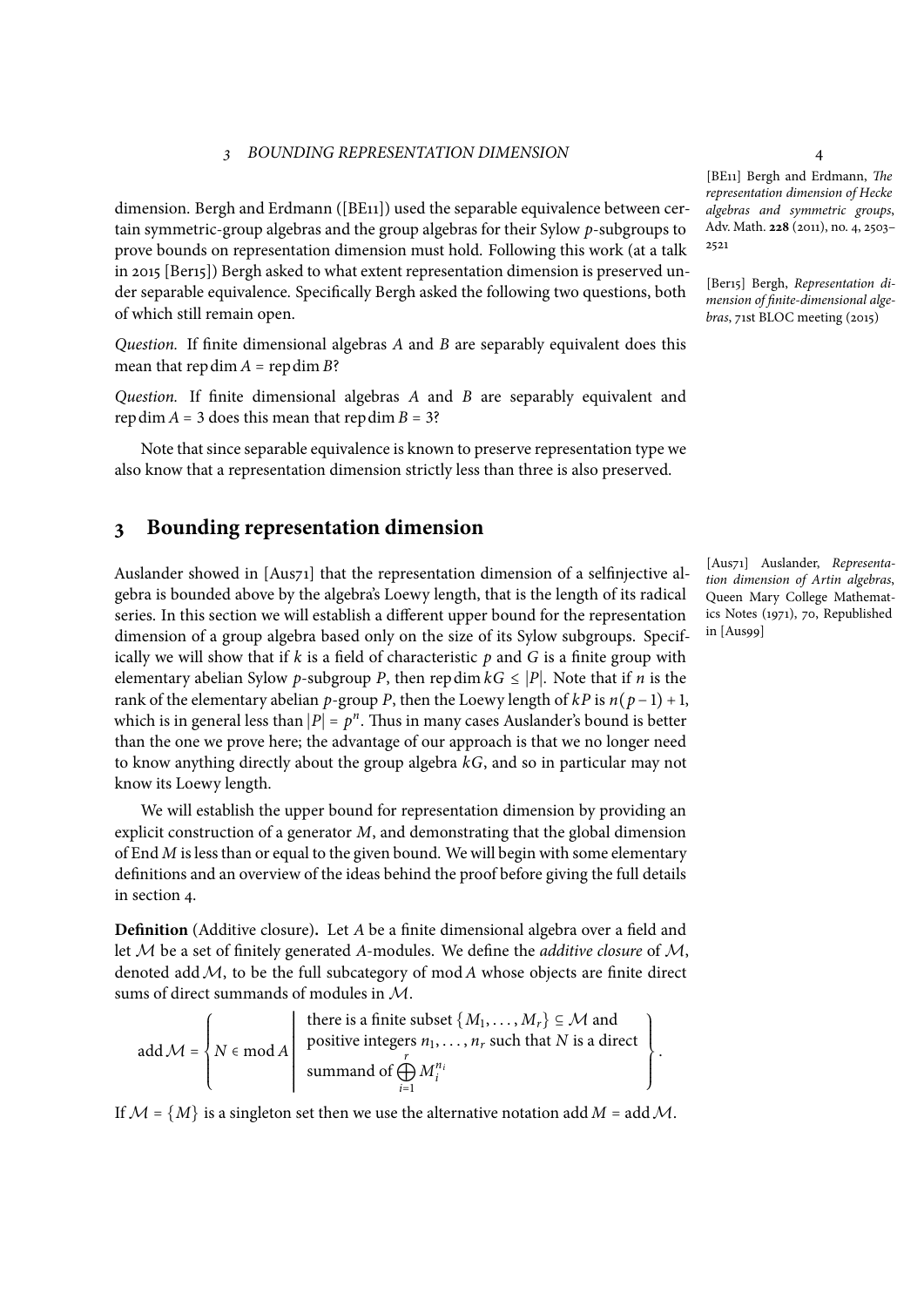*Notation.* Let C be a category. We denote the full category of indecomposable objects of  $C$  by ind  $C$ . If  $M$  is a set of finitely generated modules then we mirror the notation above and denote indecomposable objects of add*M* by ind*M*. Similarly we denote the indecomposable summands of a module *M* by ind *M*.

**Theorem 1:** *Bergh and Erdmann* [BE11, theorem 2.3]

<span id="page-4-0"></span>Let *A* and *B* be finite dimensional algebras over a field *k* and suppose there exists a *B*-module *M* such that

(a) *A* separably divides *B* through  $_A X_B$  and  $_B Y_A$ ; and

(b) 
$$
\text{Hom}_A(Y, M \underset{B}{\otimes} Y) \in \text{add}_B M
$$

 $\text{then } \text{gldim}(\text{End}_A(M \underset{B}{\otimes} Y)) \leq \text{gldim}(\text{End}_B(M)).$ 

In our situation we have *k* a field of characteristic *p*, *G* a finite group and *P* a Sylow *p*-subgroup of *G*. Now in the language of Theorem 1 if we let

$$
A = kG \qquad \qquad B = kP \qquad \qquad X = {}_{kG}kG_{kP} \qquad \qquad Y = {}_{kP}kG_{kG}
$$

then Property (a) is immediate from Linckelmann's [o](#page-4-0)riginal observation in [Lin11]. In Property (b),  $M \underset{kP}{\otimes} kG$  is simply induction  $M^G$ <sub>1</sub> and  $\text{Hom}_{kG}({}_{kP}kG, N)$  is restriction  $N_P^{\downarrow}$  for any *kP*-module *M* and any *kG*-module *N*. We therefore have the following corollary.

**Corollary.** *Let P be a Sylow p-subgroup of G and k a field of characteristic p. If M is a*  $k$ *P-module such that*  $M_\uparrow^G$  $\bigwedge^{\infty}_{P}$   $\in$  add *M then* 

$$
\mathrm{gl}\dim\bigl(\mathrm{End}_{kG}\bigl(M_{\uparrow}^{G}\bigr)\bigr)\leq\mathrm{gl}\dim\bigl(\mathrm{End}_{kP}\bigl(M\bigr)\bigr).
$$

In light of this corollary, if we can find a generator *M* of *kP*, such that add *M* is closed under induction to any group *G* that contains *P* as a Sylow *p*-subgroup, and restriction back down to *P*, then the representation dimension of *kG* is bounded above by the global dimension of  $\text{End}_{k}P(M)$ .

**Definition** (Restriction of scalars). Recall that if  $\phi: H \to L$  is a homomorphism of groups and *M* is an *L*-module then we may give *M* the structure of an *H*-module by *restriction of scalars* where we define the product  $mh = m\phi(h)$  for all  $m \in M$  and *<sup>h</sup>* <sup>∈</sup> *<sup>H</sup>*. We denote this *<sup>L</sup>*-module by *<sup>M</sup>*<sup>↓</sup> *ϕ* . Note that if *ϕ* is the inclusion of a subgroup then  $M_{\phi}^{\downarrow} = M_{H}^{\downarrow}$  is the usual definition of the restriction of a module to a subgroup.

[BE11] Bergh and Erdmann, *The representation dimension of Hecke algebras and symmetric groups*, Adv. Math. **228** (2011), no. 4, 2503– 2521

[Lin11] Linckelmann, *Finite generation of Hochschild cohomology of Hecke algebras of finite classical type in characteristic zero*, Bull. Lond. Math. Soc. **43** (2011), no. 5, 871–885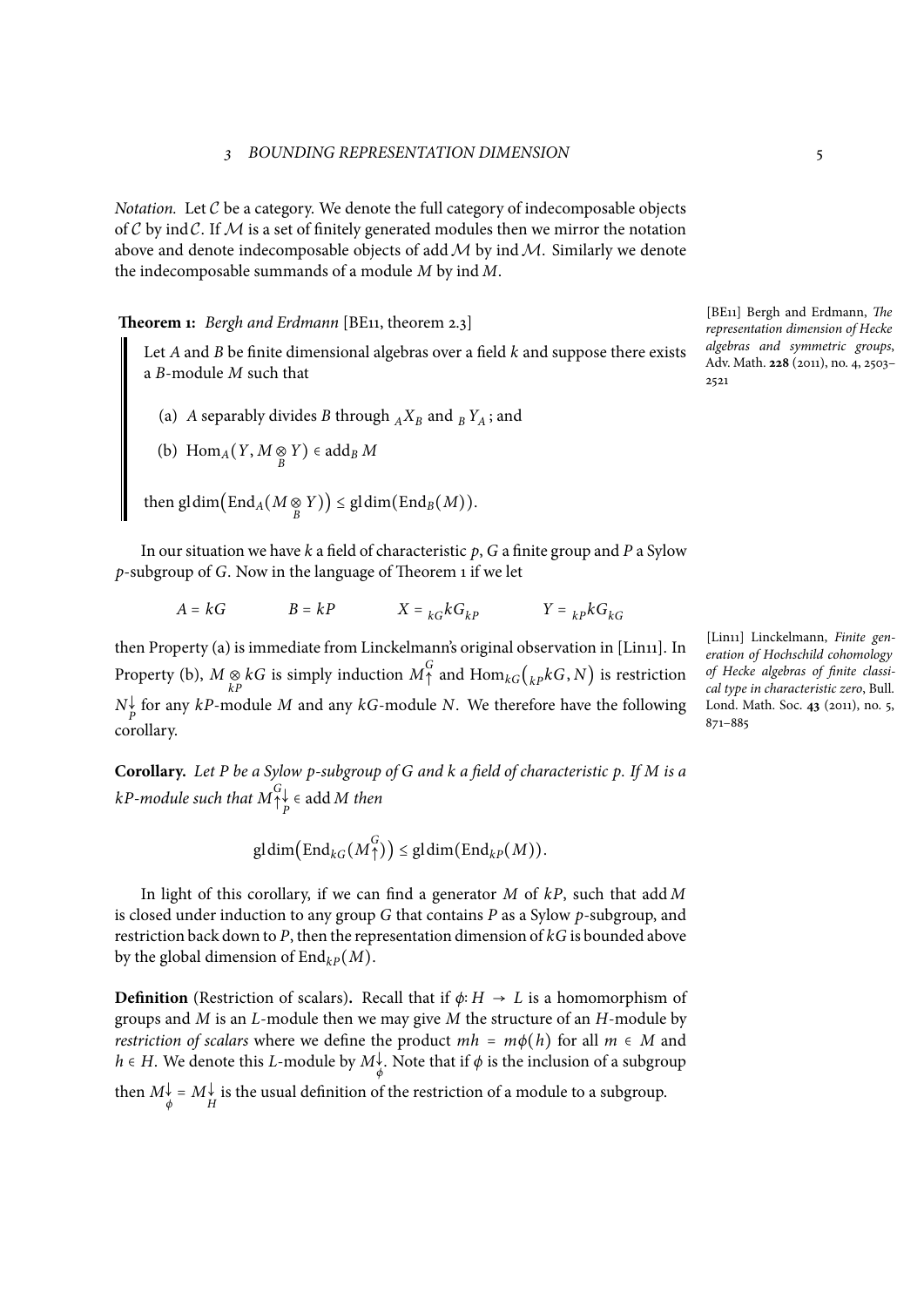Let us assume that for a *p*-group *P* we have a finite set of modules  $\mathcal{M}_P$  with the properties:

(**res-ind**) if  $X \in \mathcal{M}_P$  and  $L$  is a subgroup of  $P$  then  $X_L^{\downarrow}$  $P^P$   $\in$  add  $M_P$ ;

**(isom)** if *H* and *L* are subgroups of *P* and there is an isomorphism  $\phi: H \to L$  then

$$
\mathrm{ind}((\mathcal{M}_P \mathcal{V}^{\downarrow})_{\phi}^{\downarrow}) = \mathrm{ind}(\mathcal{M}_P \mathcal{V}^{\downarrow})
$$

where  $\mathcal{M}_P \downarrow_{H}^{\downarrow} = \{ X_H^{\downarrow} | X \in \mathcal{M}_P \}$  and  $(\mathcal{M}_P \downarrow_{L}^{\downarrow}) \downarrow_{\phi}^{\downarrow} = \{ (X_L^{\downarrow}) \downarrow \mid X \in \mathcal{M}_P \}$  are respectively the sets of modules obtained by restricting directly to *H* or by first restricting to *L* and then restricting to *H* via the isomorphism *ϕ*.

For any group *G* that contains *P* as a subgroup, Mackey decomposition gives us

$$
M_{\uparrow p}^{G} \cong \bigoplus_{s \in p \setminus G/p} (M \otimes s)_{s^{-1}Ps \cap p}^{\qquad p} \uparrow
$$

and so if

$$
M = \bigoplus_{X \in \mathcal{M}_P} X
$$

then the properties (res-ind) and (isom) mean that add *M* is closed under inductionrestriction. If *M* is also a generator for *kP* then we can use the global dimension of  $\text{End}_{k}$ *P M* to simultaneously bound the representation dimension of all group algebras for groups with *P* as a Sylow *p*-subgroup.

### **4 Elementary abelian groups**

<span id="page-5-0"></span>In this section we will define a class of modules for elementary abelian  $p$ -groups that is closed under induction-restriction and that contains a generator of the group algebra (the regular module). Throughout this section we fix a prime *p* and a field *k* of characteristic *p*. Using the remarks made at the end of section 3 we will use this class of modules to bound the representation dimension of group algebras for all groups with the given elementary abelian *p*-group as a Sylow *p*-subgroup.

We begin with some notation and then describe the cla[ss](#page-3-0) of modules  $\mathcal{M}_P$ , which we alluded to in section 3.

*Notation.* Let *N* be a module with Loewy length  $n \in \mathbb{N}$ , denoted Lowlen  $N = n$ . That is rad<sup>*n*</sup> *N* = 0 but rad<sup>*n*-1</sup> *N* ≠ 0. For any positive integer *n* we denote by  $N_{(m)}$  the quotient module

$$
N_{(m)} = \frac{N}{\operatorname{rad}^m N}.
$$

By convention we let rad<sup>*m*</sup> *N* = *N* and  $N_{(m)}$  = 0 whenever  $m \le 0$ . Notice that if  $0 \le m \le n =$  Lowlen *N* then the Loewy length of  $N_{(m)}$  is *m*.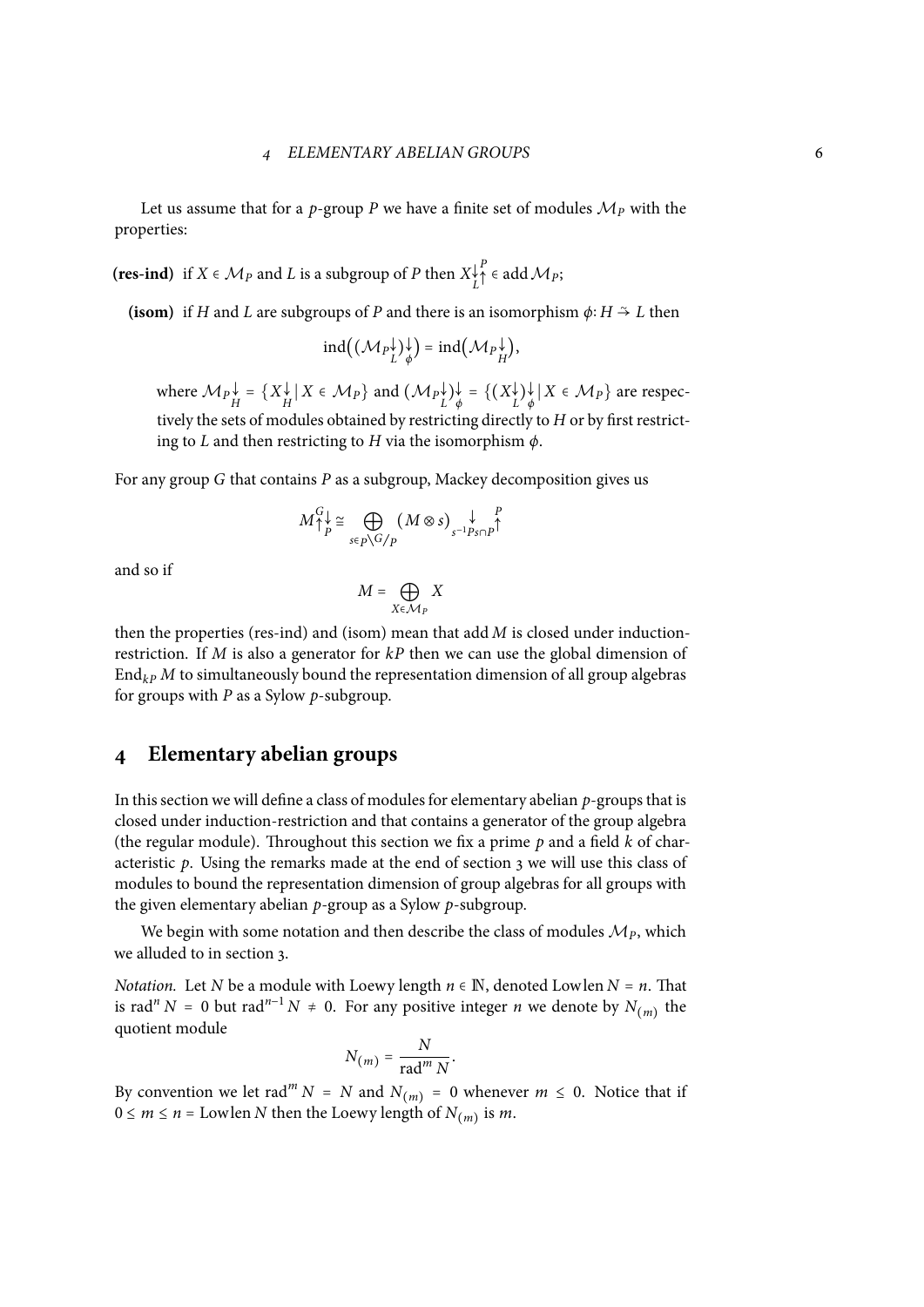We denote by  $\mathbf{r}N$  the quotient module  $\mathbf{r}N = N_{(n-1)}$ . That is,  $\mathbf{r}$  is an operator that reduces the Loewy length of a non-zero module by one.

**Definition** ( $\mathcal{M}_P$ ). Let *P* be an elementary abelian *p*-group and *k* a field of characteristic p. Let  $\mathcal{M}_P$  be the set of indecomposable  $kP$ -modules that is minimal with respect to the following properties:

- (a)  $kP \in \mathcal{M}_P$ ;
- (b) if  $X \in \mathcal{M}_P$  and  $H$  is a subgroup of  $P$  then  $\text{ind}\left(X\frac{\downarrow}{H}\right)$ *P* ↑) <sup>⊆</sup> *<sup>M</sup>P*;
- <span id="page-6-0"></span>(c) if  $X \in \mathcal{M}_P$  and *m* is a positive integer then  $\text{ind}(X_{(m)}) \subseteq \mathcal{M}_P$ .

<span id="page-6-2"></span><span id="page-6-1"></span>Property (a) of this definition means that*M<sup>P</sup>* contains a generator of *kP* and property (b) is simply stating that the class is closed under the (res-ind) property. To see that  $\mathcal{M}_P$  is also closed under (isom) we first note that  $\mathcal{M}_P$  is closed under automorphisms of *P*. Now an elementary abelian *p*-group is isomorphic to a vector space over the field of  $p$  [ele](#page-6-0)ments and a subgroup is simply a subspace. To see that (isom) holds we [use](#page-6-1) the fact that any isomorphism between subspaces of a vector space can be extended to an automorphism of the whole space; thus the same holds for *P*. If  $\mathcal{M}_P$  is a finite set then we are in the position described at the end of section 3 and can use *M<sup>P</sup>* to find an upper bound for the representation dimension of *kG* for any finite group *G* with a Sylow *p*-subgroup isomorphic to *P*.

We have not yet mentioned property (c) of the definition: th[is](#page-3-0) property means we obtain a strongly quasi-hereditary endomorphism ring. By a result of Ringel in [Rin10], this is known to have finite global dimension. If we excluded property (c) we could still calculate an upper bound for re[pres](#page-6-2)entation dimension, however in general this value would be infinite.

### **4.1 Finiteness of** *M<sup>P</sup>*

We continue the assumption that *P* is an elementary abelian *p*-group and first aim to show that  $M_P$  is a finite set. We will do this by defining a finite collection of modules  $\mathcal{N}_P$  and by demonstrating that this is an alternative description of  $\mathcal{M}_P.$  We define  $\mathcal{N}_P$ inductively: if *P* is the trivial group then  $N_P = \{k\}$ , otherwise we define  $N_P$  by

$$
\mathcal{N}_P = \left\{ \mathfrak{r}^i \big( X_\uparrow^P \big) \middle| X \in \mathcal{N}_H \text{ with } |P : H| = p \text{ and } 0 \leq i < p \right\}
$$

In order to show that  $M_P$  and  $N_P$  are the same set we require the next three lemmas.

*Notation* (Subgroup). We use the notation  $H \leq G$  to mean *H* is a subgroup of *G*. In order to indicate that *H* is a proper subgroup of *G* we use the notation  $H < G$ .

**Lemma 4.1.** *Let H be a proper subgroup of the elementary abelian p-group P.*

<span id="page-6-3"></span>If 
$$
X \in \mathcal{M}_H
$$
 then  $X^P_{\uparrow} \in \mathcal{M}_P$ .

[Rin10] Ringel, *Iyama's finiteness theorem via strongly quasihereditary algebras*, J. Pure Appl. Algebra **214** (2010), no. 9, 1687–1692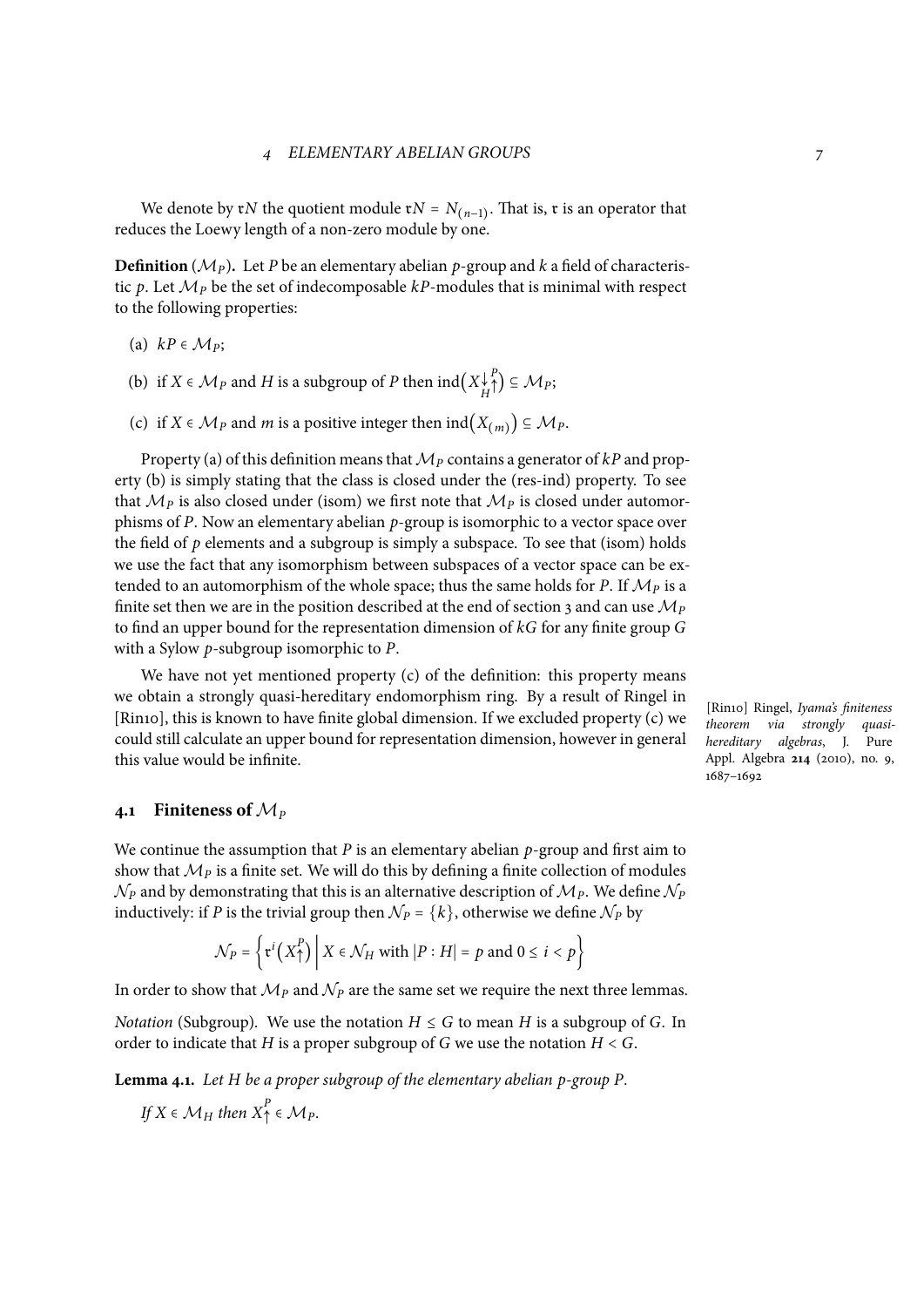*Proof.* As we are working in a *p*-group and each  $X \in \mathcal{M}_H$  is indecomposable we have that  $X_{\uparrow}^{P}$  is also indecomposable. This is a simple application of Green's indecompos-<br>ability theorem: see [Gre59] or [Ben91, theorem 3.13.3].

Next we note that each *X* in  $M_H$  can be obtained from  $X_0 = kH$  after applying a finite number of steps  $X_i \mapsto X_{i+1}$  where

- (a)  $X_{i+1}$  is a summand of  $X_i \underset{L}{\downarrow}$  $\bigwedge^H$  for some subgroup  $L < H$ ; or
- (b)  $X_{i+1}$  is a summand of  $(X_i)_{(m)}$  for some positive integer *m*.

It is clear that  $kH_{\uparrow}^{P} \in \mathcal{M}_{P}$  and we will prove the result by induction on the number of steps required to obtain *X*. We assume that *X* is obtain from *Y* in one step and that  $Y^P$   $\in$  *MP*.

- (a) Let us assume that  $L < H$  and  $X$  is an indecomposable summand of  $Y_{L}^{\downarrow}$ *H* <sup>↑</sup>. We know by Mackey decomposition that *Y* is a summand of  $Y^P_\uparrow$  $\uparrow_H^P$  and so  $X^P$  is a summand of  $Y^P_\uparrow$ ↑ ↓ *L P* <sup>↑</sup>. All such summands are in *<sup>M</sup><sup>P</sup>* by the assumption on *<sup>Y</sup>* and the definition of  $M_p$ .
- (b) Assume that *X* is a summand of  $Y_{(m)}$  for some positive integer *m* and note that without loss of generality we may assume that *H* is an index *p* subgroup of *P*:

$$
H=\langle g_2,\ldots,g_n\rangle\langle g_1,g_2,\ldots,g_n\rangle=P.
$$

If we let  $x = (g_1 - 1)$  then the induction of *Y* to *P* can be decomposed as

$$
Y^P\uparrow \cong \bigoplus_{s=0}^{p-1} Y \underset{kH}{\otimes} x^s.
$$

Similarly we have

$$
\mathrm{rad}^m\left(\,Y^P\right)\cong \bigoplus_{s=0}^{p-1}\mathrm{rad}^{m-s}\;Y\underset{kH}{\otimes}x^s.
$$

We can put these together and get that

$$
\left(Y^P_{\uparrow}\right)_{(m)} \cong \bigoplus_{s=0}^{p-1} Y_{(m-s)} \underset{kH}{\otimes} x^s.
$$

<span id="page-7-0"></span>In particular  $\left(\left(Y_{\uparrow}^{p}\right)$  $\hat{A}(\mathcal{O}_{m})$   $\downarrow$  contains  $Y_{(m)}$  as a summand and therefore also *X* as a summand. That  $X_1^P \in \mathcal{M}_P$  is now immediate from the initial assumptions.

[Gre59] Green, *On the indecomposable representations of a finite group*, Math. Z. **70** (1959), 430– 445

[Ben91] Benson, *Representations and cohomology. I*, Cambridge Studies in Advanced Mathematics, vol. 30, Cambridge University Press, Cambridge, 1991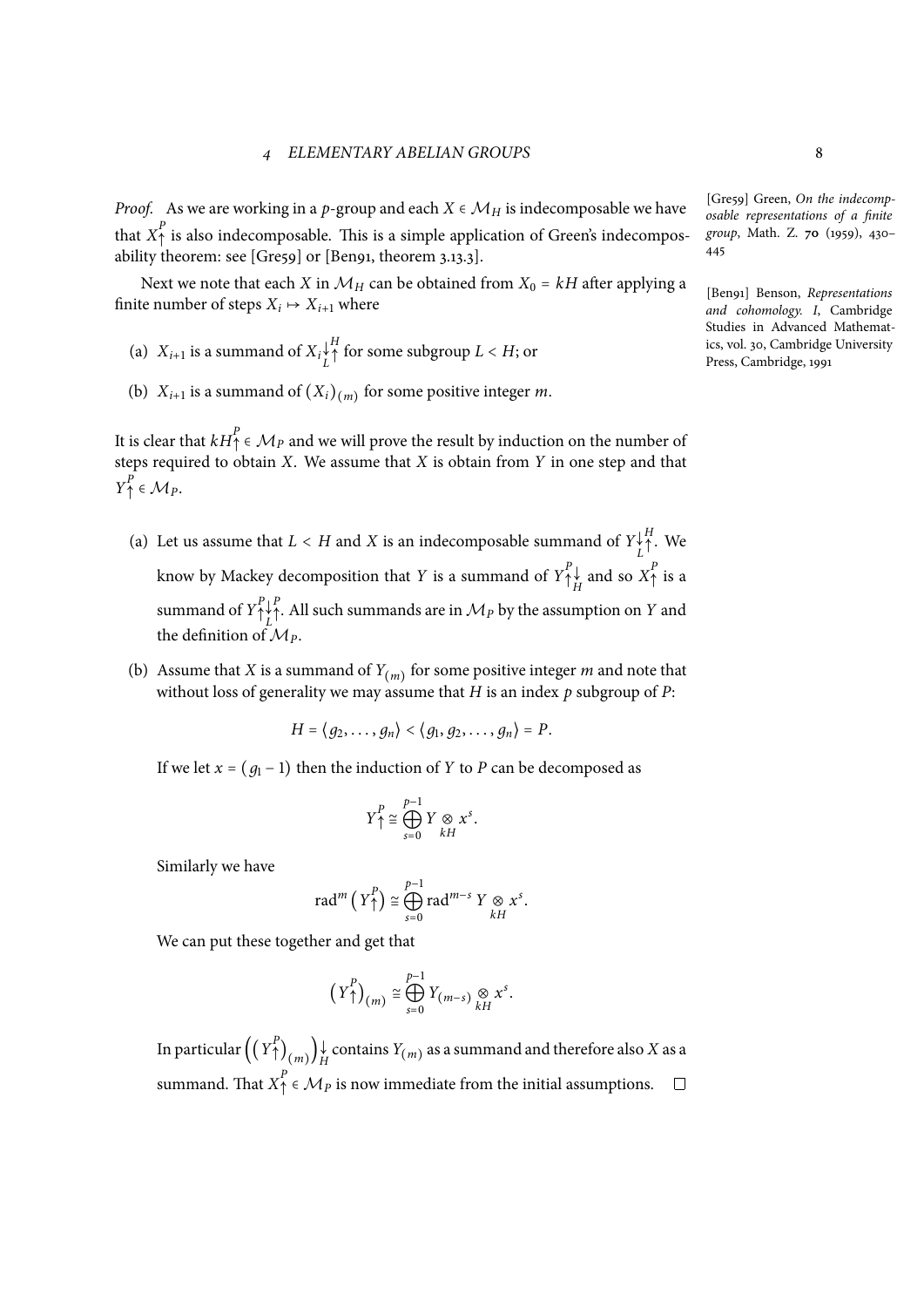**Lemma 4.2.** *Let H be a proper subgroup of the elementary abelian p-group P.*  $\iint K \in \mathcal{M}_P$  *then*  $\text{ind}(X_H^{\downarrow}) \subseteq \mathcal{M}_H$ .

*Proof.* We will follow a similar idea to the proof of Lemma 4.1.

The result is clear when  $X = kP$  and so we assume that *X* is obtained in one step from  $Y \in \mathcal{M}_P$  and that  $\text{ind}(Y_L^{\downarrow}) \subseteq \mathcal{M}_L$  for any proper subgroup  $L < P$ .

(a) Let us assume that  $L < P$  and  $X$  is an indecomposable summand of  $Y_{L}^{\downarrow}$ *P* <sup>↑</sup>. Thus there is a module  $Z \in \mathcal{M}_L$  such that  $X \cong Z_{\uparrow}^P$ . By Mackey decomposition we then have

$$
X_H^{\downarrow} \cong Z_{\uparrow H}^{\rho} \cong Z_{L \cap H}^{\downarrow H} \oplus \cdots \oplus Z_{L \cap H}^{\downarrow H}
$$
  

$$
P: LH \text{-copies}
$$

and summands of this are in  $\mathcal{M}_H$  by the induction hypothesis and Lemma 4.1.

(b) Consider  $X \cong Y_{(m)}$  for some positive integer *m*. Without loss of generality we may assume that there is a subgroup  $L < P$  and  $Y \cong Z_{\uparrow}^{P}$  for some  $Z \in \mathcal{M}_{L}$  and that both  $H$  and  $L$  are index  $p$  subgroups of  $P$ . We have

$$
H = \langle h, g_3, \dots, g_n \rangle
$$
  

$$
L = \langle l, g_3, \dots, g_n \rangle
$$

Suppose *H* ≠ *L* so that we may decompose  $(kP)_{(m)}$  as *L*-*H*–bimodules

$$
(kP)_{(m)} \cong \bigoplus_{i=0}^{p-1} (kL)_{(m-i)} \bigotimes_{k[L\cap H]} (h-1)^i.
$$

Thus

$$
X_H^{\downarrow} \cong Z \underset{kL}{\otimes} (kP)_{(m)}_H^{\downarrow}
$$
  
\n
$$
\cong Z \underset{kL}{\otimes} \left( \bigoplus_{i=0}^{p-1} (kL)_{(m-i)} \underset{k[L \cap H]}{\otimes} (h-1)^i \right)
$$
  
\n
$$
\cong \bigoplus_{i=0}^{p-1} Z_{(m-i)} \underset{k[L \cap H]}{\otimes} (h-1)^i
$$

and so the result holds by the induction hypothesis. In the case that  $H = L$  a similar argument applies. similar argument applies.

**Lemma 4.3.** *Let <sup>P</sup> be an elementary abelian p-group and let <sup>H</sup>* <sup>&</sup>lt; *<sup>P</sup> be a subgroup of index p. If X is a kH-module then for any positive integer m*

$$
\left(X_{\uparrow}^{P}\right)_{(m)} \cong \left(X_{(m)}\underset{m}{\uparrow}\right)_{(m)}
$$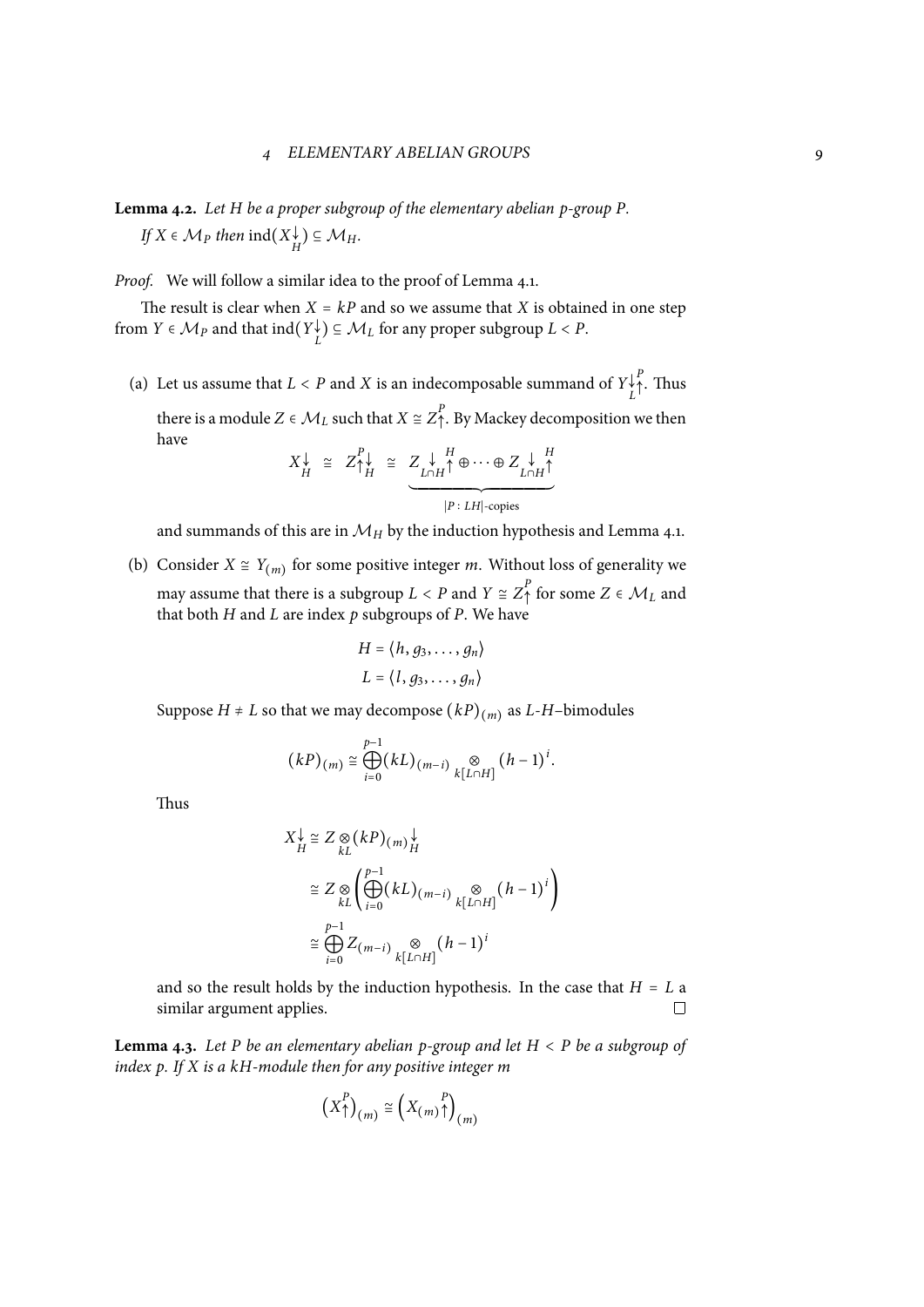*Proof.* For a *kP*-module *Y* we have that  $Y_{(m)} \cong Y \underset{kP}{\otimes} (kP)_{(m)}$  and so

$$
\left(X_{(m)}\uparrow\right)_{(m)} \cong X \underset{kH}{\otimes} (kH)_{(m)} \underset{kH}{\otimes} (kP)_{(m)}
$$

Fix *g* ∈ *P* and consider the automorphism of *H* given by conjugation: *h*  $\mapsto g^{-1}hg$ . This map preserves rad( $kH$ ) for each  $q \in P$  and therefore rad( $kH$ ) $kP = kP$  rad( $kH$ ) is a two-sided ideal of  $kP$ . This ideal is nilpotent (as rad $(kH)$  is nilpotent) and hence must be contained in rad(*kP*). Similarly rad<sup>*m*</sup>(*kH*) ⊆ rad<sup>*m*</sup>(*kP*) and so the map

$$
(kH)_{(m)} \underset{kH}{\otimes} (kP)_{(m)} \longrightarrow (kP)_{(m)}
$$
  
\n
$$
[h] \otimes [g] \longrightarrow [hg]
$$

is well-defined with inverse  $[g] \mapsto 1 \otimes [g]$ . We therefore have that

$$
\left(X_{(m)}\uparrow\right)_{(m)} \cong X \underset{kH}{\otimes} (kH)_{(m)} \underset{kH}{\otimes} (kP)_{(m)} \cong X \underset{kH}{\otimes} (kP)_{(m)} \cong \left(X\uparrow\right)_{(m)}
$$

**Proposition.** *Let P be an elementary abelian p-group.*

*Then*  $N_P = M_P$ .

*Proof.* It is clear that  $N_P = M_P$  when *P* is the trivial group. We will proceed by induction on the rank of *P*.

From Lemma 4.1 we see that  $\mathcal{N}_P \subseteq \mathcal{M}_P$ , so we need only show that  $\mathcal{N}_P$  is closed under the three properties defining  $M_p$ .

Let *H* < *P* be an index-*p* subgroup. Since *kH* ∈  $M_H$  we have that *kP* ∈  $N_P$ . Next we consider the r[estr](#page-6-3)iction-induction property. Given  $X \in \mathcal{N}_P \subseteq \mathcal{M}_P$  we know by Lemma 4.2 that summands of  $X_L^{\downarrow}$  are in  $\mathcal{M}_L$ , we also have that there is an index  $p$ subgroup *H* of *P* with  $L \leq H < P$  and by Lemma 4.1 summands of  $X_L^{\downarrow}$  $^H$ <sup>A</sup> are in  $\mathcal{M}_H$ , thus we [hav](#page-7-0)e that summands of  $X_L^\downarrow$  $P$ <sup>2</sup>
<sup>*P*</sup>
are in  $N_P$ .

Now we need only show that  $N_P$  is closed under taking quotients by powers of the radical. If *m* = Lowlen *X* is the Loewy length of *X* then Lowlen  $X^P$  = *m* + *p* − 1 and these Lorence is talked. thus Lemma 4.3 tells us that

$$
\mathfrak{r}^p\big(X_\uparrow^p\big)=\big(X_\uparrow^p\big)_{(m-1)}\cong\big(\big(\mathfrak{r}X\big)_\uparrow^p\big)_{(m-1)}=\mathfrak{r}^{p-1}\big(\big(\mathfrak{r}X\big)_\uparrow^p\big)\in\mathcal{N}_P
$$

and similarly

$$
\mathfrak{r}^{p+i}\left(X_{\uparrow}^{P}\right)=\mathfrak{r}^{p-1}\left(\left(\mathfrak{r}^{i+1}X\right)_{\uparrow}^{P}\right)\in\mathcal{N}_{P}.
$$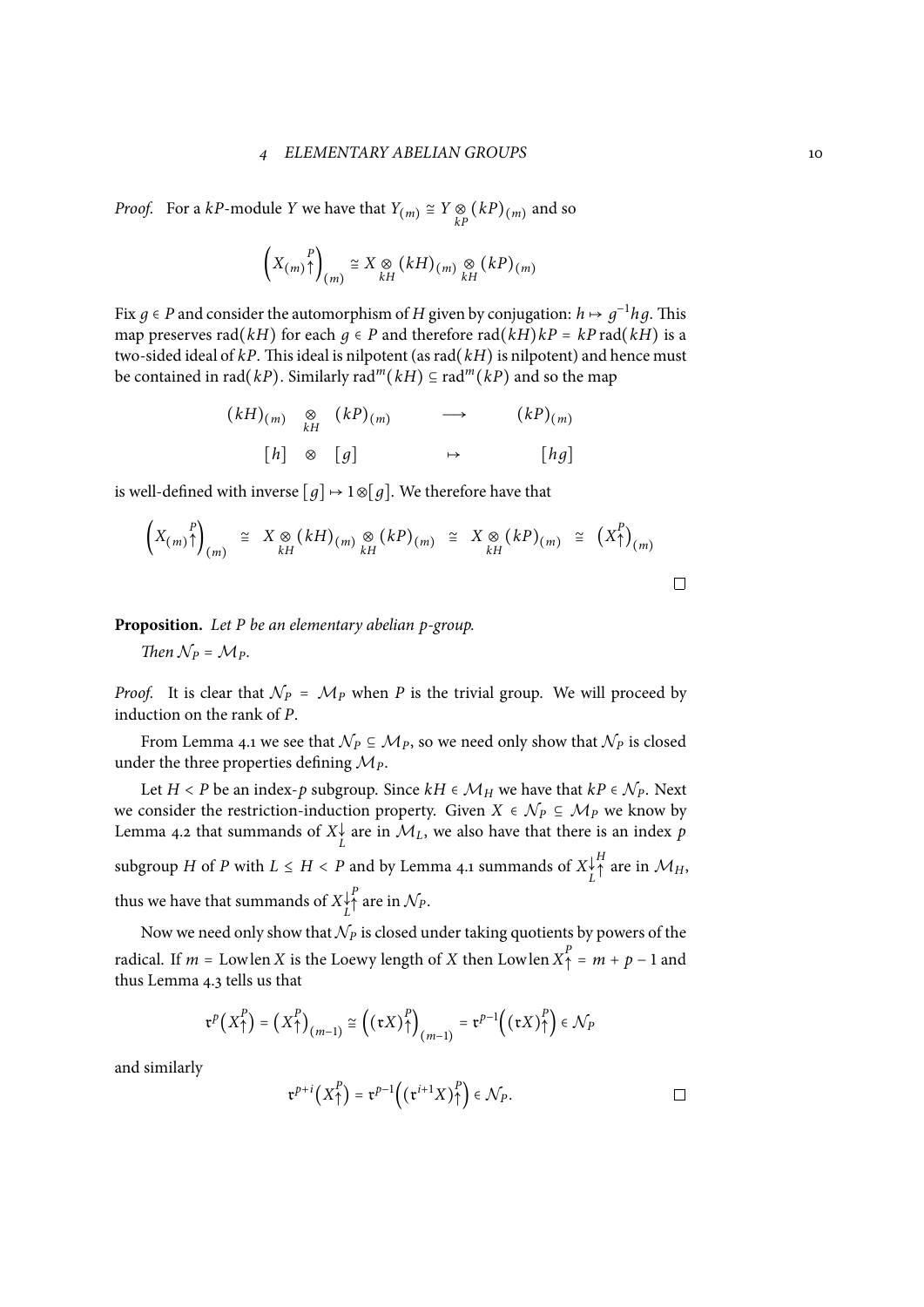#### **4.2 Bounding the global dimension**

We have established that if *P* is an elementary abelian *p*-group then the set  $\mathcal{M}_P$  is finite, thus we can define the  $kP$ -module  $M = \bigoplus_{X \in \mathcal{M}_P} X$ . We wish to find an upper bound for the global dimension of  $\text{End}_{k}P M$ . This bound will come as a result of the algebra being strongly quasi-hereditary using a result of Ringel, which was based on ideas of Iyama: see [Rin10] and [Iya03].

**Definition** (Strongly quasi-hereditary)**.** Let Γ be a finite dimensional algebra over a field, let  $\{S_i\}_{i \in I}$  be the set of simple modules and  $P_i$  the projective cover of  $S_i$ . We say that Γ is *left strongly quasi-hereditary with n layers* if there is a function *ℓ* (called the *layer function*)

$$
\ell: I \to \{1, \ldots, n\}
$$

such that for each simple module  $S_i$ , there is an exact sequence

$$
0 \to R_i \to P_i \to \Delta_i \to 0
$$

satisfying:

- <span id="page-10-0"></span>(a)  $R_i = \bigoplus_{i \in I} P_i$  with  $\ell(j) > \ell(i)$  for each  $j \in J$ ;
- (b) if *S<sub>j</sub>* is a composition factor of rad  $\Delta_i$  then  $\ell(j) < \ell(i)$ .

**Theorem 2:** [Rin10]

If  $\Gamma$  is a left strongly quasi-hereditary algebra with *n* layers then gldim( $\Gamma$ )  $\leq n$ .

We will show that  $(\text{End}_{kP} M)^{\text{op}}$  is left strongly quasi-hereditary by first defining a *layer function* on the elements of *MP*. This will directly transfer to a layer function on the projective (and therefore also the simple) modules of  $(\text{End}_{kP} M)^{\text{op}}$ .

We define a partition of  $M_P$  inductively: first let  $M_P^0 = \{kP\}$ . Now let  $r_i =$ max{Lowlen *X* | *X* ∈ *Mp* but *X* ∉ *M*<sup>*p*</sup> for any *j* < *i*} be the maximum Loewy length of modules not yet included in a part. Let  $d_i = \min\{\dim X \mid X \in \mathcal{M}_P\}$  and Lowlen  $X =$ *r<sub>i</sub>* but  $X \notin \mathcal{M}_{p}^{j}$  for any  $j < i$ } be the minimum dimension of modules of this Loewy length. Now we can define the next layer as  $\mathcal{M}_{P}^{i} = \{X \in \mathcal{M}_{P} | \text{ Lowlen } X =$  $r_i$  and dim  $X = d_i$ .

*Example.* We highlight this ordering with an example: let  $P = C_2 \times C_2 = \langle q, h \rangle$ . We have six modules in *M<sup>P</sup>*

 $\circ$   $\circ$   $\sim$ 

◇

Here we are denoting the regular module by  $\leftrightarrow$  Each edge  $\bullet$  represents the action of *q* − 1 and each edge  $\swarrow$  represents the action of *h* − 1. The notation  $\diamond$ 

[Rin10] Ringel, *Iyama's finiteness theorem via strongly quasihereditary algebras*, J. Pure Appl. Algebra **214** (2010), no. 9, 1687–1692

[Iya03] Iyama, *Finiteness of representation dimension*, Proc. Amer. Math. Soc. **131** (2003), no. 4, 1011– 1014 (electronic)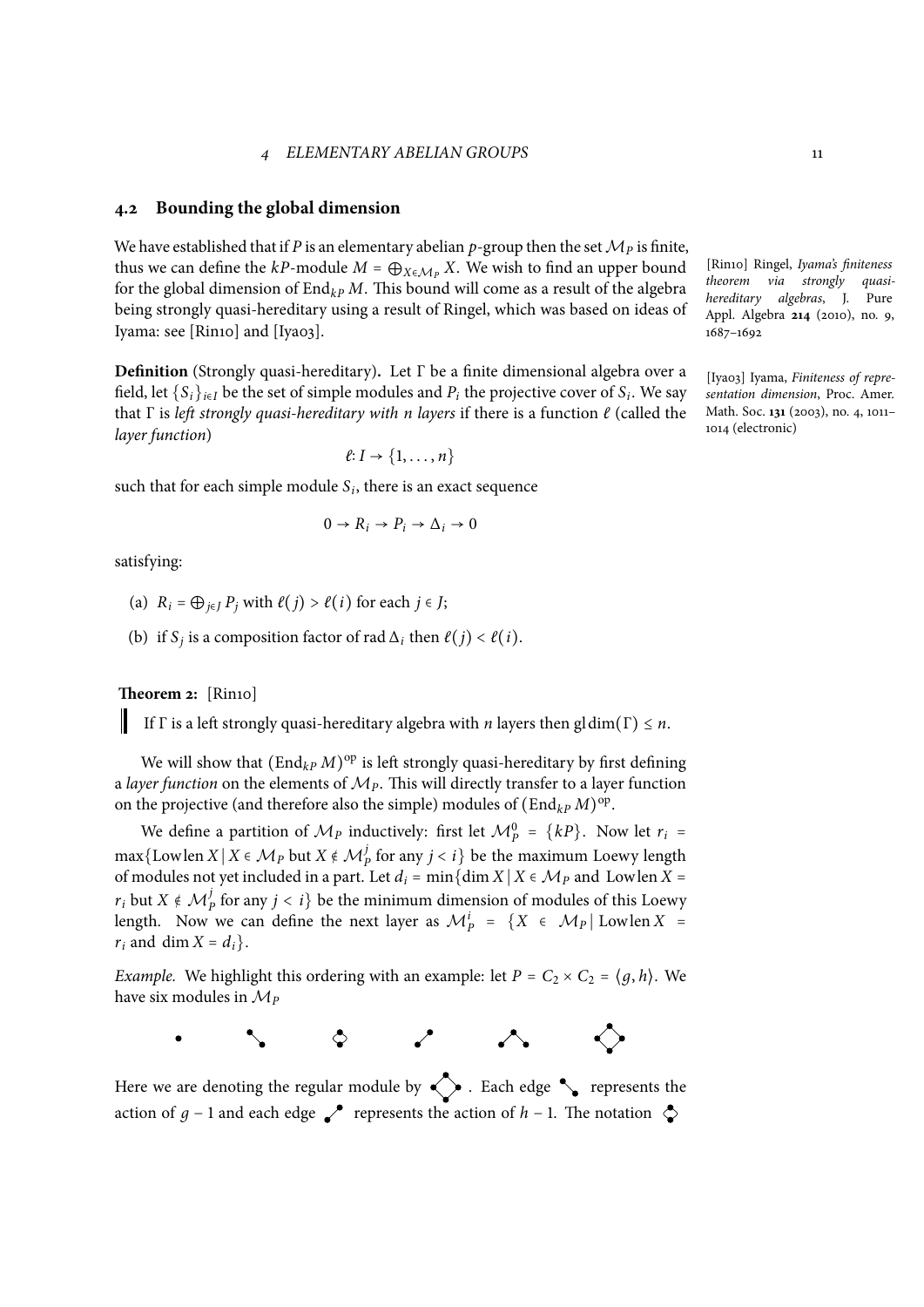shows that *д* and *h* act in the same way. We use this notation as it nicely displays both the dimension and Loewy length of each module. The classes  $\mathcal{M}_P^i$  are then given by

| $\mathcal{M}_P^0$ = $\left\{\bigodot\right\}$                                   | Lowlen = 3, dim = $4$  |  |
|---------------------------------------------------------------------------------|------------------------|--|
| $\mathcal{M}_{P}^{1} = \{ \, \, \diamondsuit , \, \diamondsuit , \, \bullet \}$ | Lowlen = 2, $\dim = 2$ |  |
| $\mathcal{M}_P^2 = \left\{ \bigwedge^{\bullet} \right\}$                        | Lowlen = 2, $\dim = 3$ |  |
| $\mathcal{M}_{P}^{3} = \{ \bullet \}$                                           | Lowlen = 1, $\dim = 1$ |  |

#### **Theorem 3:**

<span id="page-11-0"></span>Let *P* be an elementary abelian *p*-group and let *n* be such that  $\mathcal{M}_{P}^{n}$  is empty. If  $M = \bigoplus_{X \in \mathcal{M}_P} X$  then  $(\text{End}_{kP} M)^{\text{op}}$  is left strongly quasi-hereditary with at most *n* layers.

*Proof.* Let *X* be a module in  $M_p$  so that

$$
P_X = \text{Hom}_{kP}(X, M)
$$

is an indecomposable projective  $\text{End}_{k}(M)$ -module and let

$$
\pi: X \to \mathfrak{r} X
$$

be the natural projection. Define  $\Delta_X$  to be the quotient of  $\text{Hom}_{k}P(X, M)$  by those maps that factor through *π*:

$$
\Delta_X = \frac{\text{Hom}_{kP}(X, M)}{\{f \circ \pi | f: \mathfrak{r}X \to M\}}
$$

and let  $R_X$  = Hom( $\mathfrak{r}X$ , *M*). We claim that the short exact sequence

$$
0 \longrightarrow R_X \longrightarrow P_X \longrightarrow \Delta_X \longrightarrow 0
$$

satisfies the properties in the definition of left strongly quasi-hereditary algebras.

(a) That  $R_X$  is projective and that if  $X \in \mathcal{M}_P^i$  and  $\mathfrak{r}X \in \mathcal{M}_P^j$  then  $j > i$  is clear.

(b) Assume that the simple module corresponding to  $Y \in \mathcal{M}_{P}^{j}$  is a composition factor of  $\Delta_X$ . We have a map  $P_Y \to \Delta_X$  that lifts to a map  $P_Y \to P_X$  that does not factor thr[oug](#page-10-0)h *RX*:

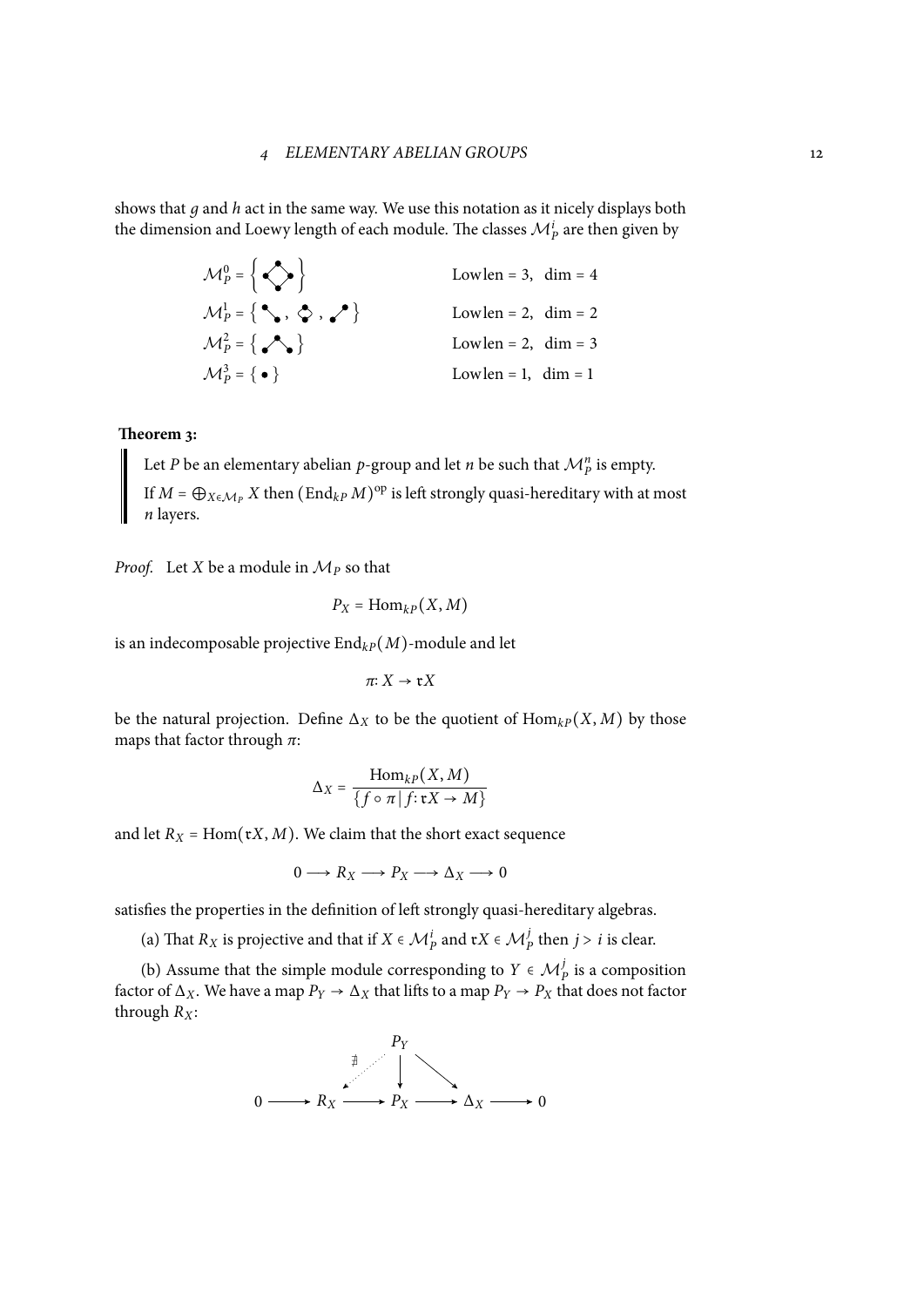By using the correspondence between add *M* and  $(End_{kP}M)^{op}$  this gives a map  $f: X \rightarrow Y$  that does not factor through  $\pi$ :



If  $j > i$  then either Lowlen  $Y <$  Lowlen  $X$ , or the Loewy lengths are equal but  $\dim Y > \dim X$ . In either case if  $m + 1 = \text{Lowlen}(X)$  then rad<sup>m</sup> *X* must be in the kernel of *f* .

Now assume that  $j = i$  and  $f$  does not factor through  $\pi$ . In this situation the head of *X* maps onto the head of *Y* and since the dimensions of *X* and *Y* are equal, *f* must be an isomorphism.

This is enough to show that if *Y* is a composition factor of rad  $\Delta$ *X* then *j* < *i*. □

**Corollary.** Let *P be an elementary abelian p-group and*  $M = \bigoplus_{X \in \mathcal{M}_P}$ *X. Then*

 $gldim(End_{kP}(M)) \leq |P|$ *.* 

*Proof.* We need only establish that the number of distinct (Lowlen, dim) pairs in  $M_P$ is bounded-above by  $p^r$  and this is certainly true when  $P$  is the trivial group. Now each module in  $M_p$  is one of  $p$  quotients of a module induced from an index- $p$  subgroup. Thus the set of distinct pairs can only increase by a factor of at most *p* for each increase in rank.  $\Box$ 

#### **Theorem 4:**

Let *k* be a field of characteristic *p*. If *G* is a finite group with elementary abelian Sylow- $p$  subgroup  $P$  then

$$
\operatorname{rep\,dim} kG \leq |P|.
$$

*Proof.* Let *M* be as in the corollary to Theorem 3, then it follows that

repdim( $kG$ )  $\leq$  gldim( $\text{End}_{kG}(M_{\uparrow}^G)$ ) by definition of representation dimension,  $\leq$  gldim(End<sub>kP</sub> *M*) by the [co](#page-11-0)rollary to Theorem 1,  $\leq$  |*P*| by the corollary to Theorem 3.

 $\Box$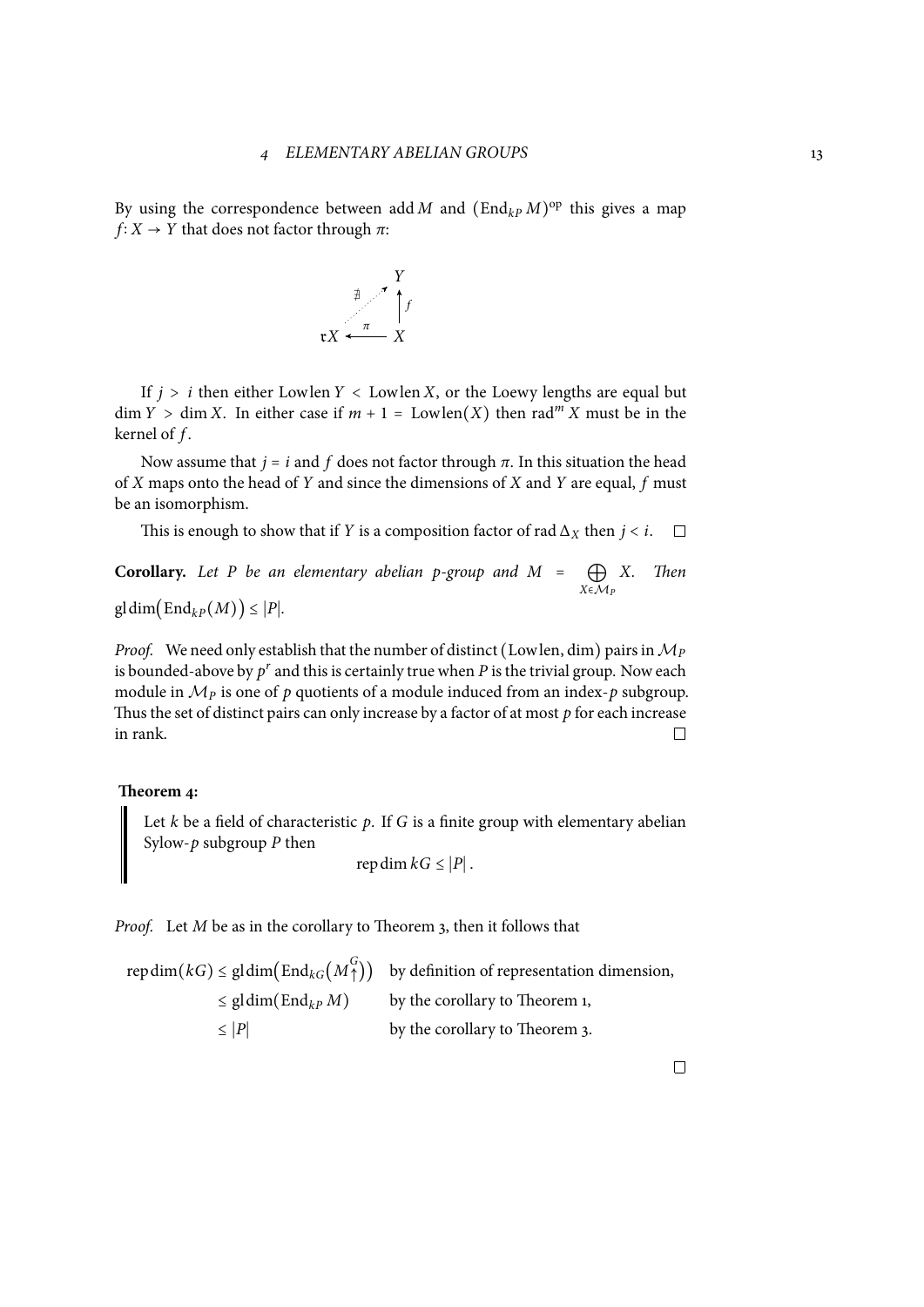### **5 Final remarks and calculations**

We end with some comments on the tightness of the bound given by the theorem of the last section and some implications for other (non elementary-abelian) groups. Since the class of modules  $\mathcal{M}_P$  has an explicit construction, for small enough groups we can simply construct the required module (say in *Magma*) and calculate the global dimension of its endomorphism ring. In fact, even if the group *P* is not elementary abelian we can still attempt to construct the class  $M<sub>P</sub>$ , however we no longer have a guarantee that it is finite. The first example of an abelian group for which  $M<sub>P</sub>$  is infinite is the group  $P = C_8 \times C_2 \times C_2$ , but there are examples of non-abelian groups of order 16 with the same property. Even in the case that  $M<sub>P</sub>$  is finite, without the implicit homogeneity we have with elementary abelian groups, the class need not satisfy the (isom) property; for example if  $P = C_4 \times C_8$  then the (isom) property does not hold. In this case even if we can calculate the global dimension of the endomorphism ring, this value will not (necessarily) provide a bound on the representation dimension for all groups with Sylow *p*-subgroup isomorphic to *P*.

With the preceding remarks in mind, we have calculated the global dimension of the presented endomorphism ring for each abelian *p*-group of order 16 or less. This gives bounds for the representation dimension of any group algebra of a group with the given Sylow *p*-subgroup. For cyclic groups the global dimension is always 2, the remaining values can be found in the table below. As we can see from the values in this table, the bound given by Theorem 4 is not tight except in the case that  $P = C_2$ .

|               | $P \parallel C_2 \times C_2 \parallel C_4 \times C_2 \parallel C_2 \times C_2 \times C_2 \parallel C_3 \times C_3 \parallel C_8 \times C_2$ |  |  |  |
|---------------|---------------------------------------------------------------------------------------------------------------------------------------------|--|--|--|
| repdim $\leq$ |                                                                                                                                             |  |  |  |
|               |                                                                                                                                             |  |  |  |
|               | $P \qquad \begin{array}{c c c c c c c} C_4 \times C_4 & C_4 \times C_2 \times C_2 & C_2 \times C_2 \times C_2 \times C_2 \end{array}$       |  |  |  |
| repdim $\leq$ |                                                                                                                                             |  |  |  |

## **References**

- [AF92] Frank W. Anderson and Kent R. Fuller, *Rings and categories of modules*, second ed., Graduate Texts in Mathematics, vol. 13, Springer-Verlag, New York, 1992.
- [Aus71] Maurice Auslander, *Representation dimension of Artin algebras*, Queen Mary College Mathematics Notes (1971), 70, Republished in [Aus99].
- [Aus99] , *Selected works of Maurice Auslander. Part 1*, American Mathematical Society, Providence, RI, 1999, Edited and with a foreword by Idun Reiten, Sverre O. Smalø, and Øyvind Solberg.
- [Ben91] David J. Benson, *Representations and cohomology. I*, Cambridge StudiesinAdvanced Mathematics, vol. 30, Cambridge University Press, Cambridge, 1991.